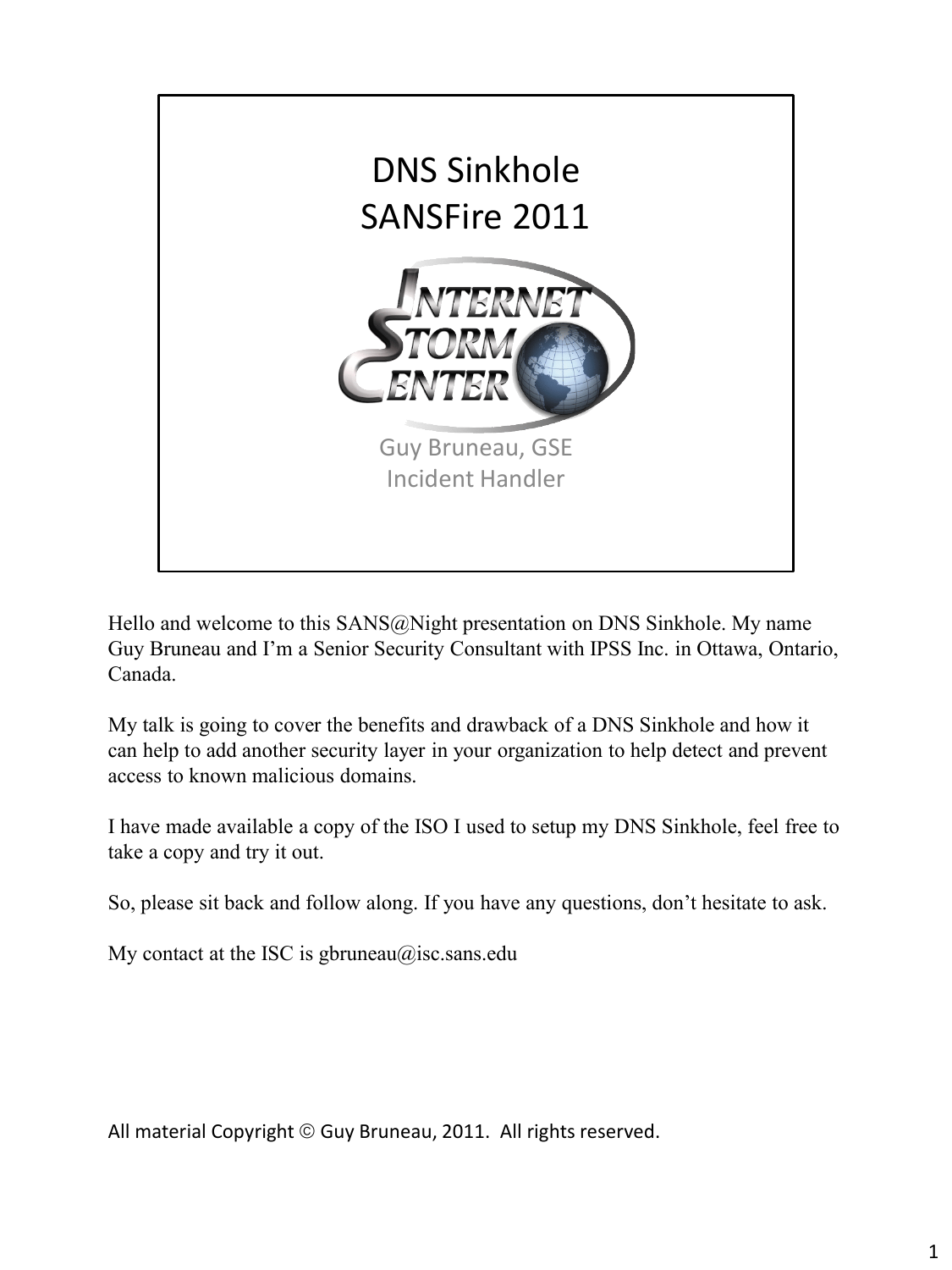

This page is intentionally left blank.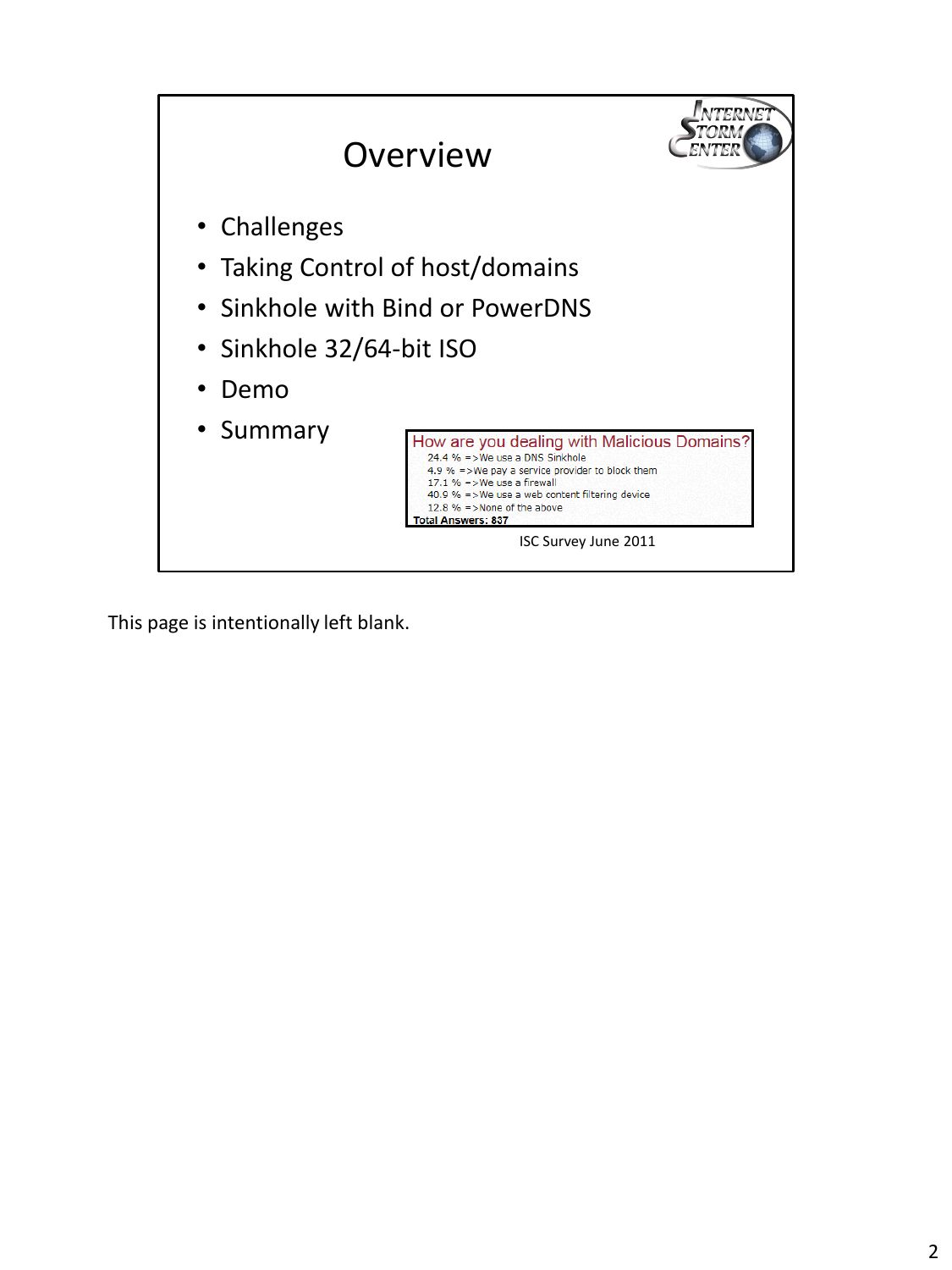

## **The Challenges**

It is the Golden age of malware and Bots. Bots are everywhere exploiting and making money for whoever control them. Whether they are leased or custom built, the owner is constantly working at avoiding detection. More targeted attacks are commonly seen to lure people to open well crafted files or click on malicious link which in turn install malicious code that can remain undetected for days, weeks or months in the form of Advanced Persistent Threat  $(APT)^1$ . This form of compromise is used to gain access to information from Governments, company doing cutting edge research or defence to name a few.

The common application under attack in the past year was Adobe (PDF documents) which quite often included targeted attacks against high profile targets (CEO, CFO, secretaries, etc).

- 1. http://en.wikipedia.org/wiki/Advanced\_Persistent\_Threat
- 2. http://itlaw.wikia.com/wiki/Botnet
- 3. http://searchsecuritychannel.techtarget.com/generic/0,295582,sid97\_gci1278447,00.html
- 4. http://blog.mandiant.com/archives/730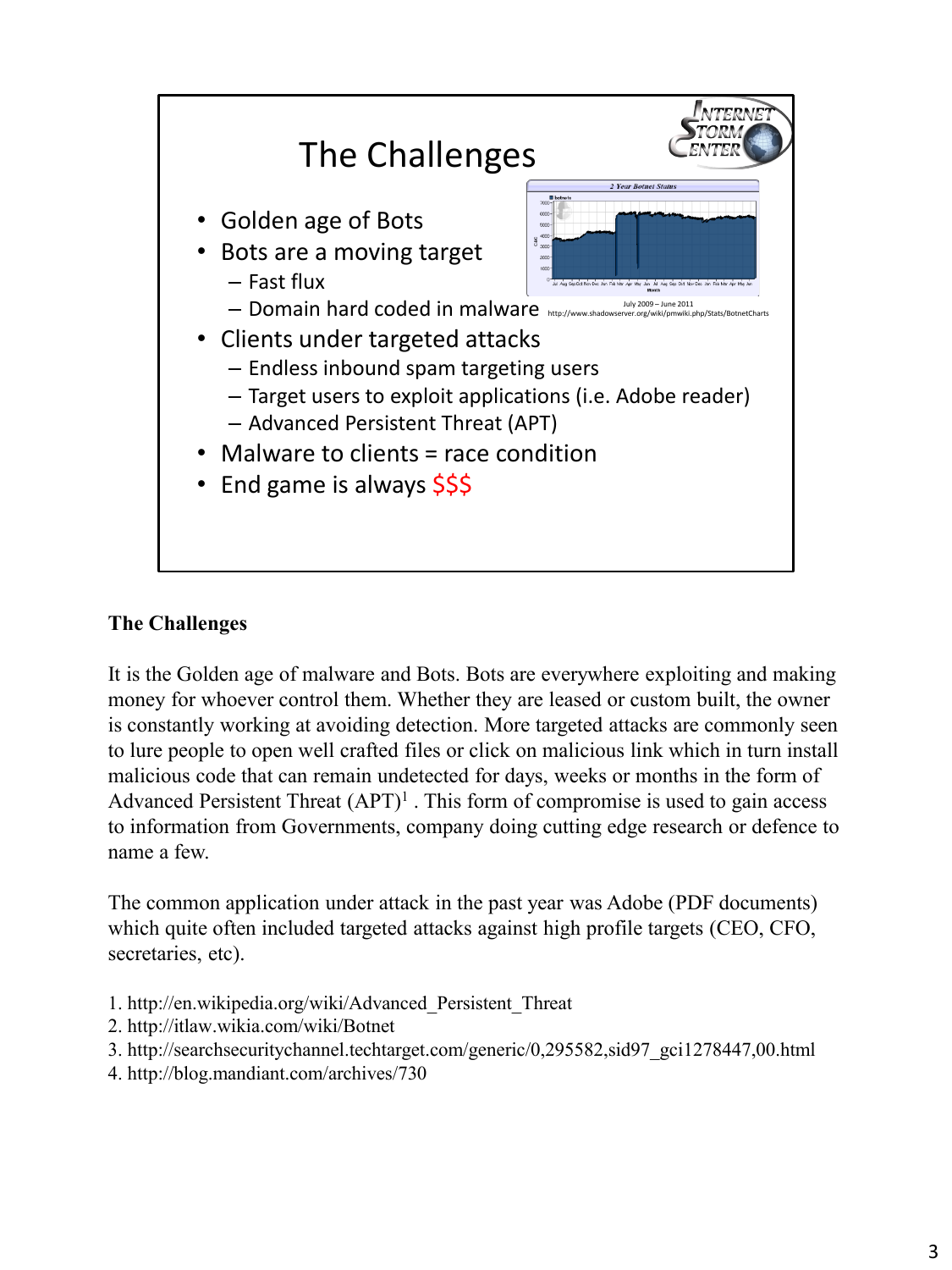

## **Sinkhole Types**

"Sink Holes are the network equivalent of a honey pot."<sup>1</sup> ISPs have been using sinkhole for several years to help protect their customers by diverting attacks and detect anomalous activity. However, the customer uses a sinkhole to collect various kind of threat their network is facing to help prevent them.

Darknet can be used for intelligence gathering and it is usually a portion of a allocated IP space without any valid services simply used to collect data. Because it isn't providing any valid services, valid traffic should not be trying to contact these address. Collecting the data attempting to communicate with these IP can be quite valuable. The traffic is quite often mass scanners, malware looking for new victims, misconfigured hosts, etc.

With a DNS sinkhole, you take charge of your DNS infrastructure by redirecting all domains considered malicious before the request is forward outside the corporate network. The corporate client sends its DNS request through the DNS sinkhole and gets vetted before it leaves the corporate network.

1. http://www.arbornetworks.com/dmdocuments/Sinkhole\_Tutorial\_June03.pdf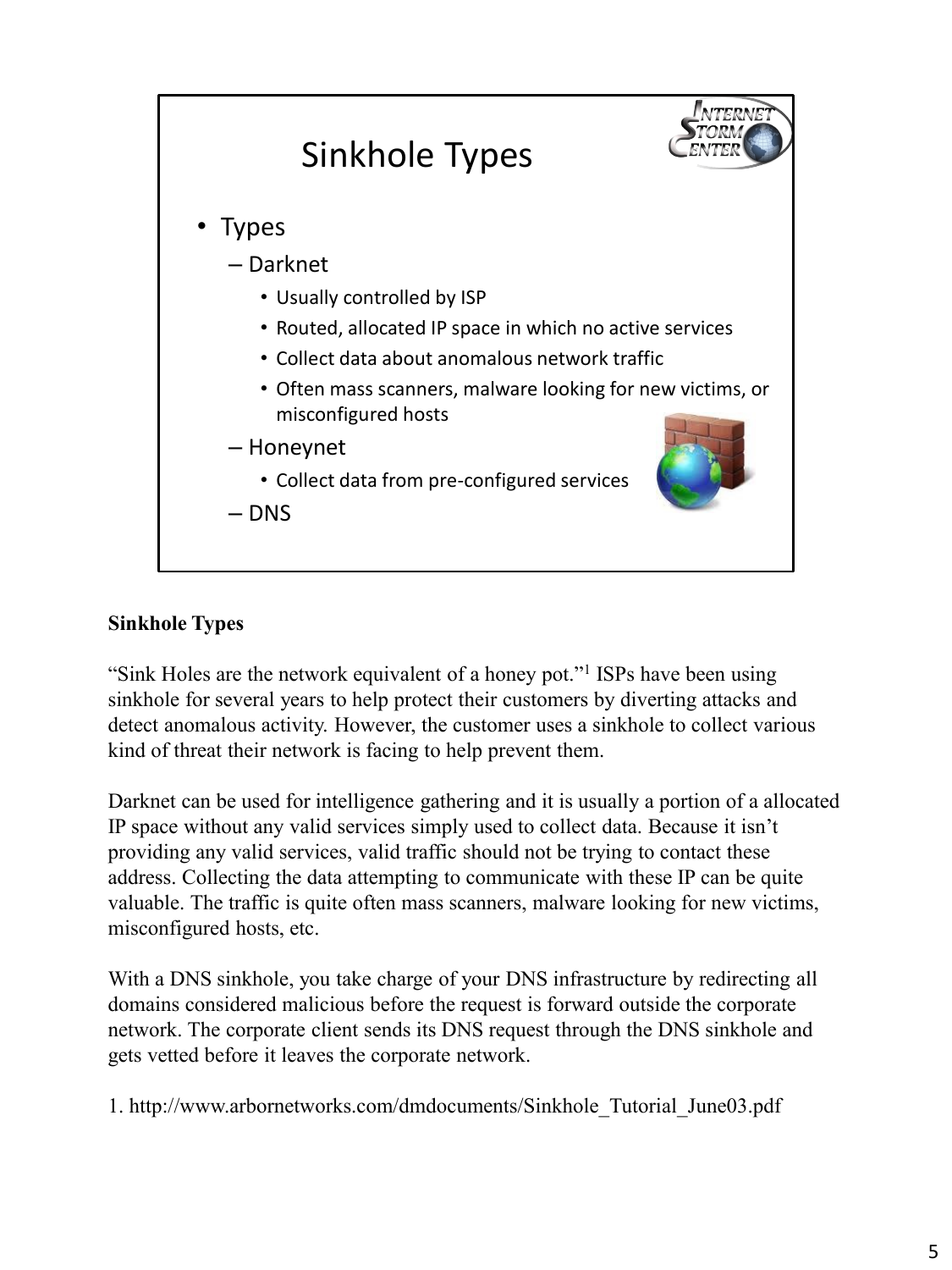

This page is intentionally left blank.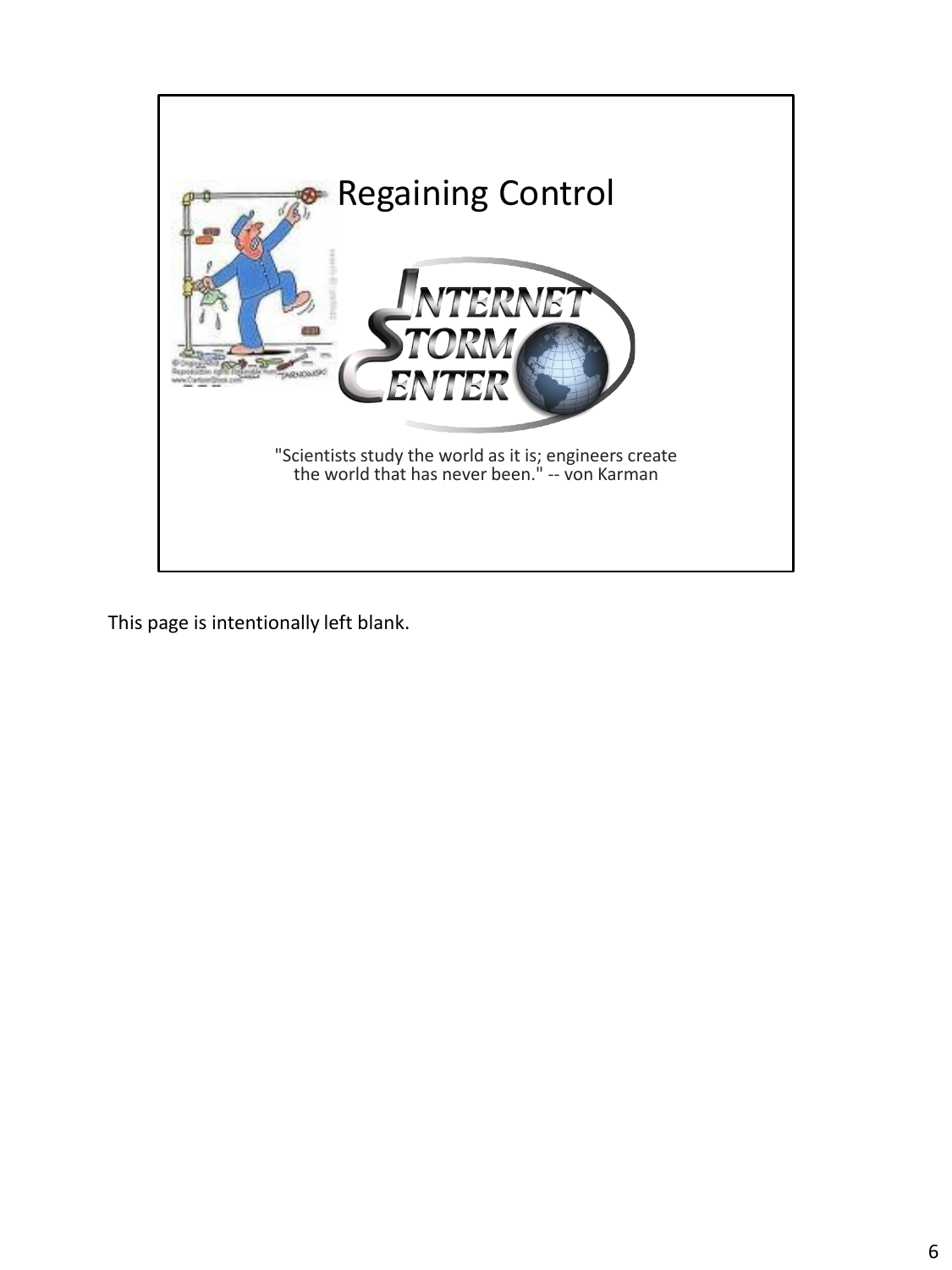

# **Taking Control of Malicious Sites or Suspicious Domains**

Security teams are dealing daily with malware that force a client to download suspicious files from sites that we often want to prevent access. It is common for bots to use evading techniques such as fast flux to avoid being blocked by constantly changing their IP(s). However, a website name is often hard coded in malware to permit the client to download updates or upload the data it collects. This is where a DNS sinkhole can be used to find these hosts.

The primary purpose of a DNS Sinkhole is to take control of a known malicious domain before it gets a chance of leaving you network to resolve the malicious domain`s IP address(es). This can only be accomplished with known domain names (bot, spyware, malware, etc). There exist several sites on the Internet that maintain lists of known domain name hosting malware.

The sinkhole can also be used to take control of known sites that do not meet corporate policy. For example, your corporate policy stipulates that while using corporate computers you are not to access social sites. Most organizations will enforce this policy using a Unified Threat Management (UTM) device. However, another option is to create a DNS Sinkhole list and add them to the sinkhole. Redirect the client to a policy page indicating the site is blocked in accordance with corporate policy.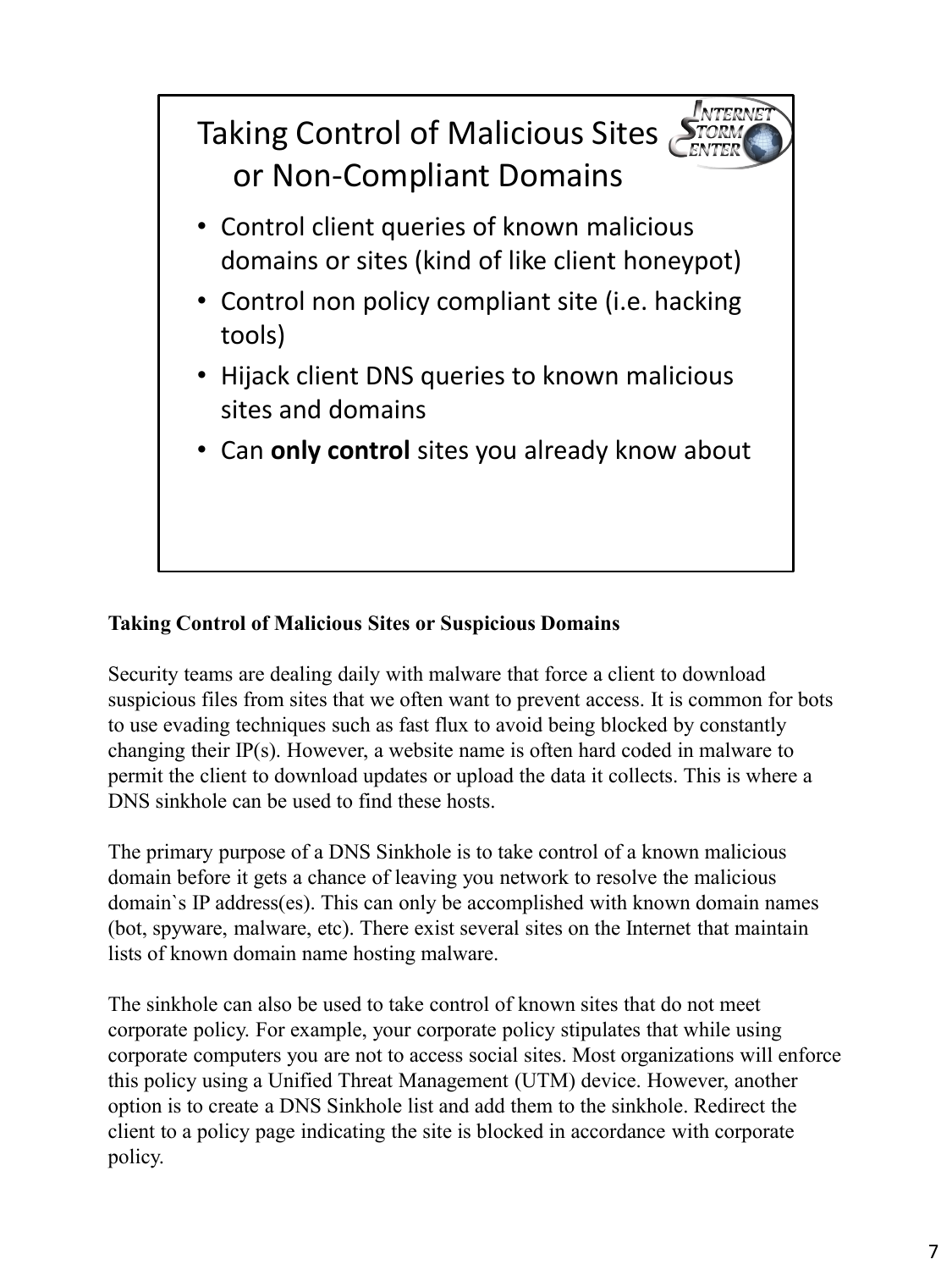

# **Benefits**

Some of the most important benefit of using a DNS sinkhole in an organization is central control of suspicious domains (direct threat to the enterprise) as well as domains that do not met the enterprise's Acceptable User Policy (AUP). The other is being operating system (OS) independent. For example, It can be use to prevent access to Peer-to-Peer (P2P) sites or hacking tools (potential liability), radio and TV stations (waste bandwidth), etc.

By adding a domain to the DNS sinkhole, the client is held in a tarpit (put on hold) while analysts can find out why the client was redirected to the sinkhole. This presentation will show that configuring a DNS sinkhole is a fairly simple process to setup.

Warning: I recommend setting up a sinkhole for internal use only. A DNS sinkhole is normally used to control internal assets.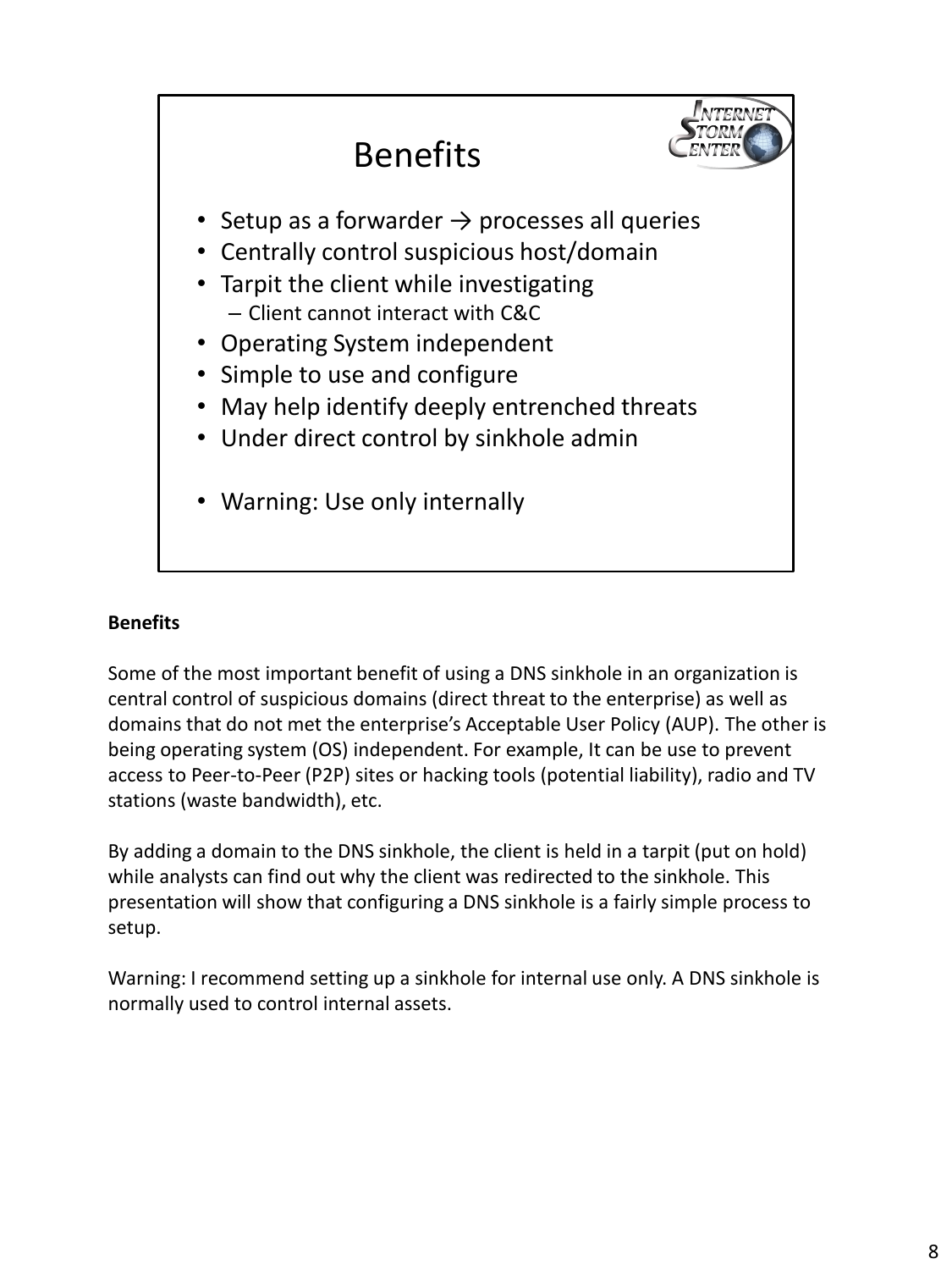

## **Drawback**

There has been some talk about maintaining some of the sites directly on the host in the hosts file. This maybe feasible on a small network but it would be to static and incapable of immediately adapting to a new threat. If a new domain needs to be added to the sinkhole, it is impractical to push that new information to all the hosts. However, adding that new domain to the corporate DNS sinkhole, it immediately take effect and provide protection to all the hosts in the network.

The most important issue that can potentially happen is to put a valid site or entire domain in the sinkhole that prevents corporate users of doing business with an enterprise. It is important to evaluate the site or domain before adding it, because it could have disastrous consequences (i.e. lost of revenue) and you could be looking for other employment.

A DNS Sinkhole does not actually detect malware but it alerts on the fact the computer might be already compromised and attempting to reach a C&C server or update the malware and on a more serious note, data exfiltration.

When a new site or domain gets added to the sinkhole, it may still resolves to its original IP address because of the Time-to-Live (TTL) assigned to its record.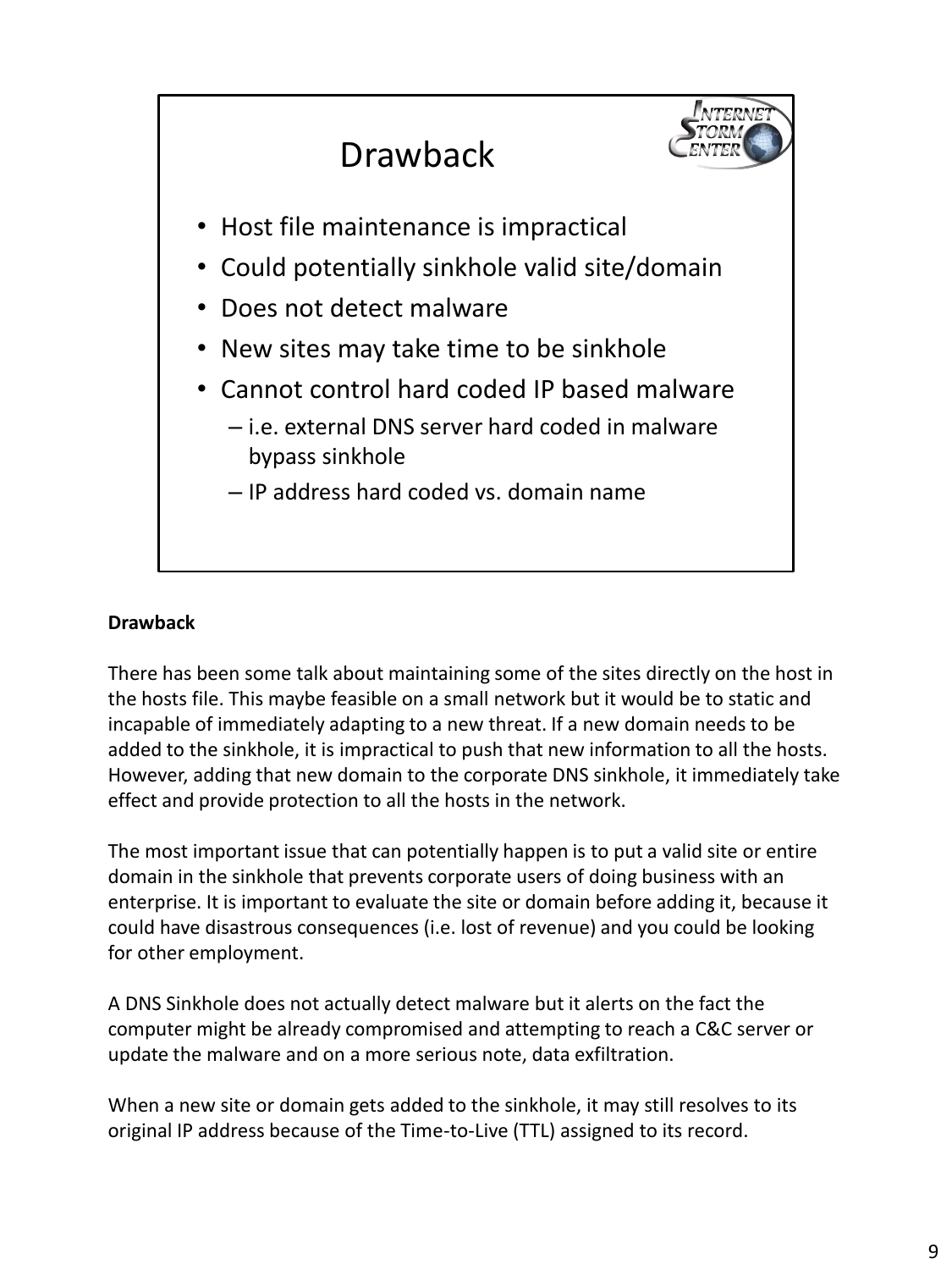

## **Commercial Offering**

Several vendors have started offering various levels of services to block malicious sites, some are free and other cost money. Some vendors will allow you to detect which client when to what site when blocked by their offering but other free services block the site without knowing why it was blocked and what it was attempting to GET or PUSH. This could be a real problem if one of your partner or client is inadvertently added to a sinkhole block list and you have no way of removing them from it. If you decide to go with a paid service, make sure you have the ability to contact your provider to be able to remove or add a site. The longer it takes to remove it from the list to more costly it could be to the bottom line.

- 1. http://www.nortondns.com
- 2. http://www.clearclouddns.com
- 3. http://www.opendns.com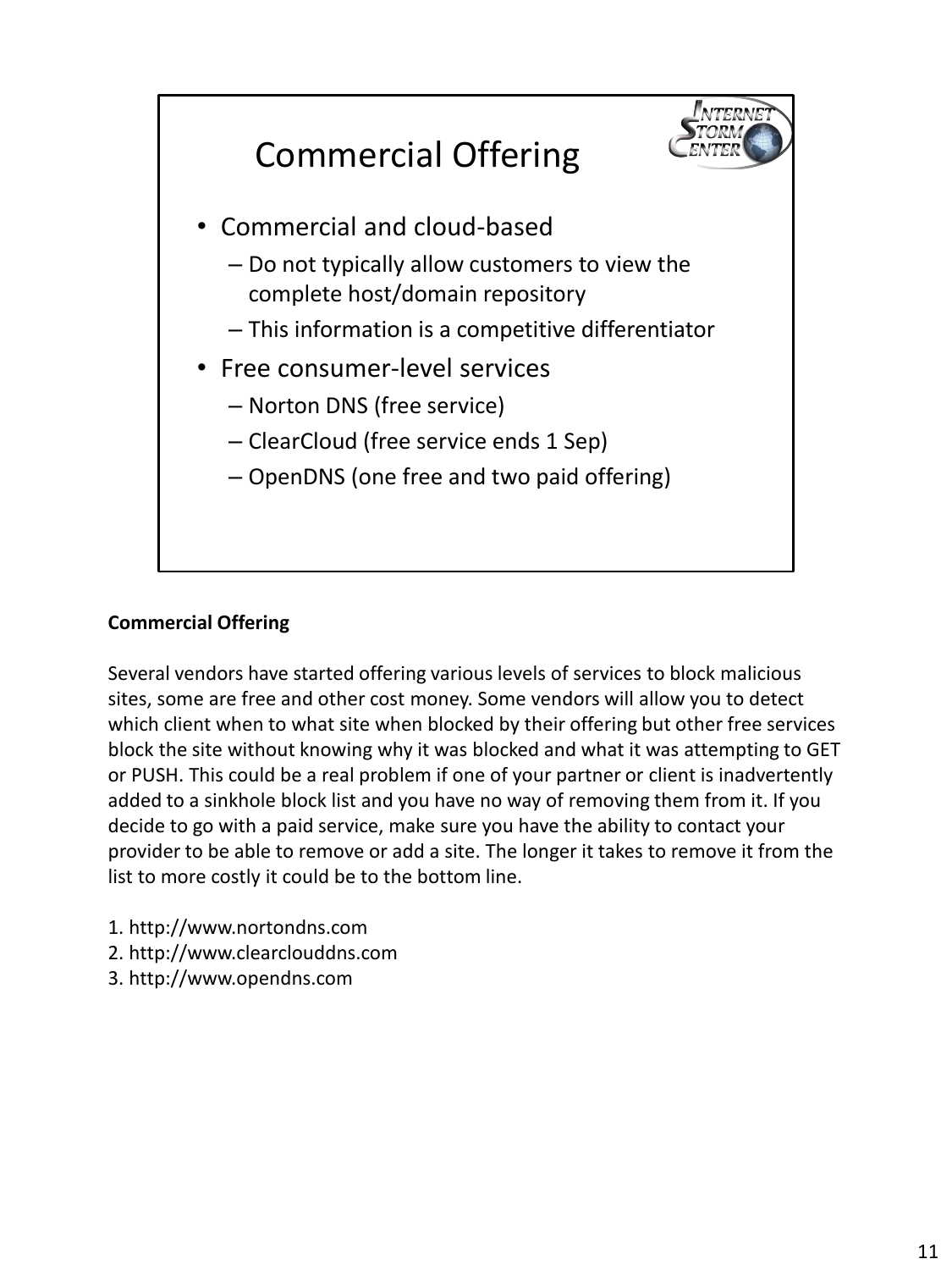

#### **Sinkhole Flow**

A corporate site DNS Sinkhole works quite differently than a Darknet or Honeypot Sinkhole. The main difference is the fact the site does not allow the domain to be resolve by the domain owner. Instead, the DNS Sinkhole hijacks the DNS request and provides a response with an IP you control. It provides time to gather the data you need to find which client may have been redirected to a known malicious site or is already compromised because they are attempting to connect to a known C&C server.

However, if your DNS sinkhole sites on the Internet (for example, an ISP) and anyone can resolve it, it is possible for the bot herder to check against your DNS list if the domain has been sinkhole. It is important the answer you provide doesn't leave your network.

Here is an example of a client being redirected to the sinkhole after attempting to open a document containing hidden malicious code. Another scenario is enticing the user to click on a malicious link to download malware.

- Step 1 = Receive malicious email
- Step  $2 =$  Client retrieves mail
- Step  $3$  = Client resolves malicious domain
- Step 4 = DNS Sinkhole hijack malicious domain
- Step 5 = Client connects to address provided by DNS Sinkhole
- Step 6 = IDS receives a custom alert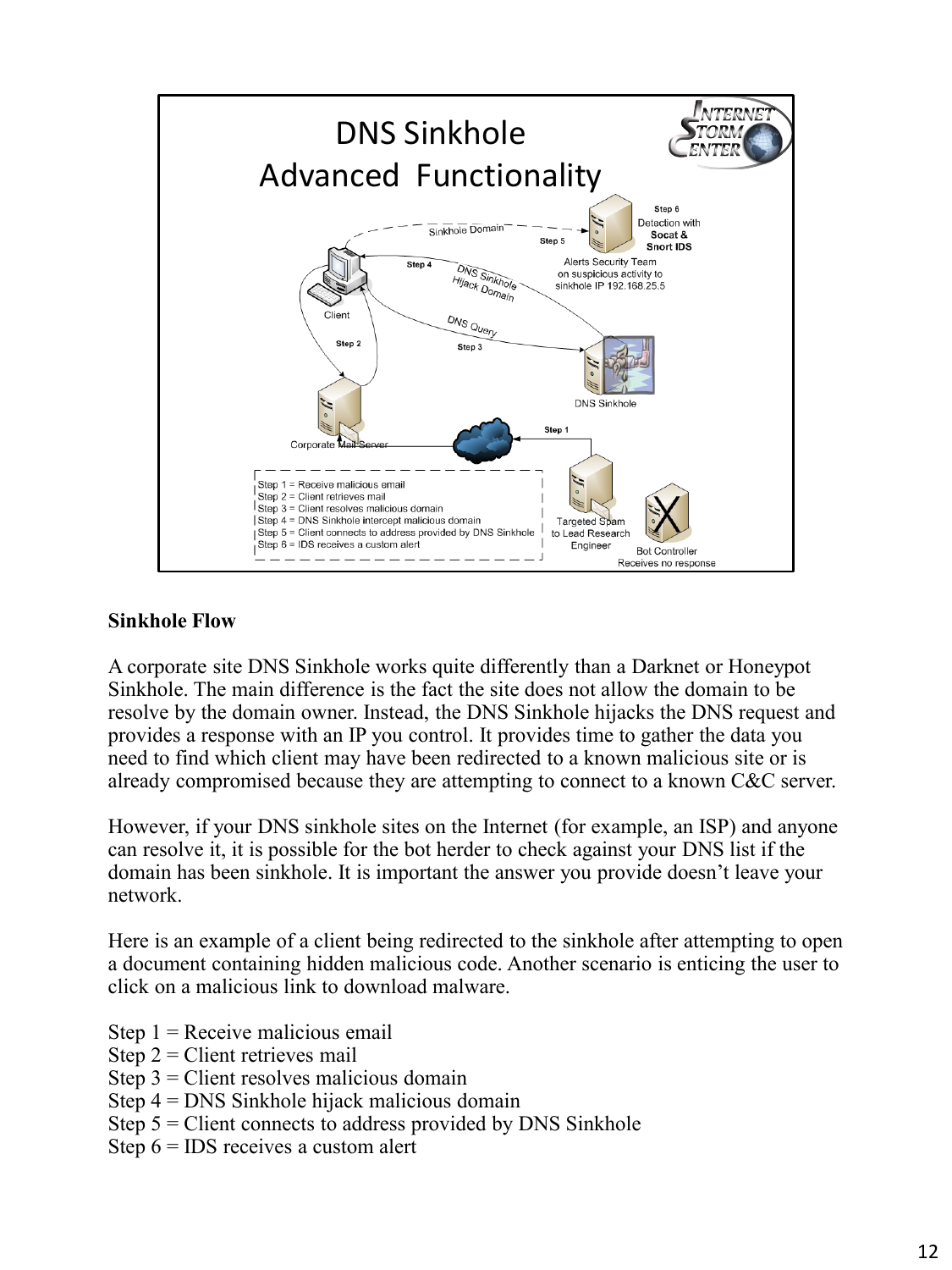

#### **Scalability and Performance**

Loading a DNS sinkhole server with over 20,000 sinkhole domains using either Bind or PowerDNS for its DNS service, can easily provide good performance. It is a good idea to use 2 or more DNS sinkhole for high availability and improve performance.

This method is inexpensive, effective and can easily scale to provide a solid service to several thousand hosts in a network.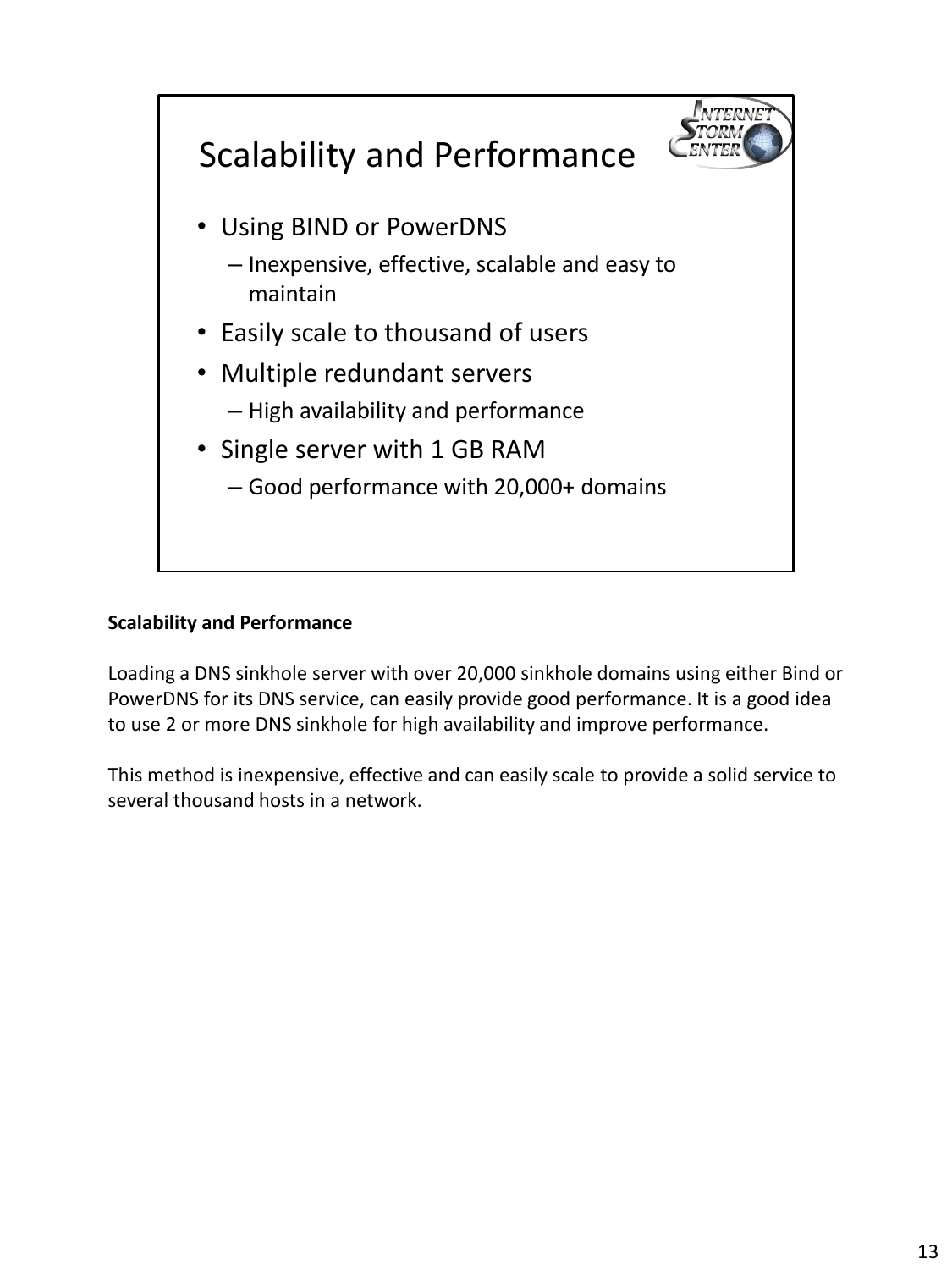

#### **Blocking Drive-by – Example**

This example shows a client accessing http://thecookingcritic.com on a specific page looking at William Sonoma's pasta sauce recipes. However, on that page, unknown to the user, there is a Referer tag which attempts to get the browser to initiate a new session with zettapetta.com. Because the domain zettapetta.com is in the DNS Sinkhole list, a custom IP address is assigned to this domain to redirect the client to the internal sinkhole site to detect it activity in near realtime.

The next page shows each step in the process that eventually prevents the client from leaving the corporate network (act as an IPS) and alert the security team if a custom IDS signature has been created to alert each time a client connects to the sinkhole. The process provides Prevention and Detection.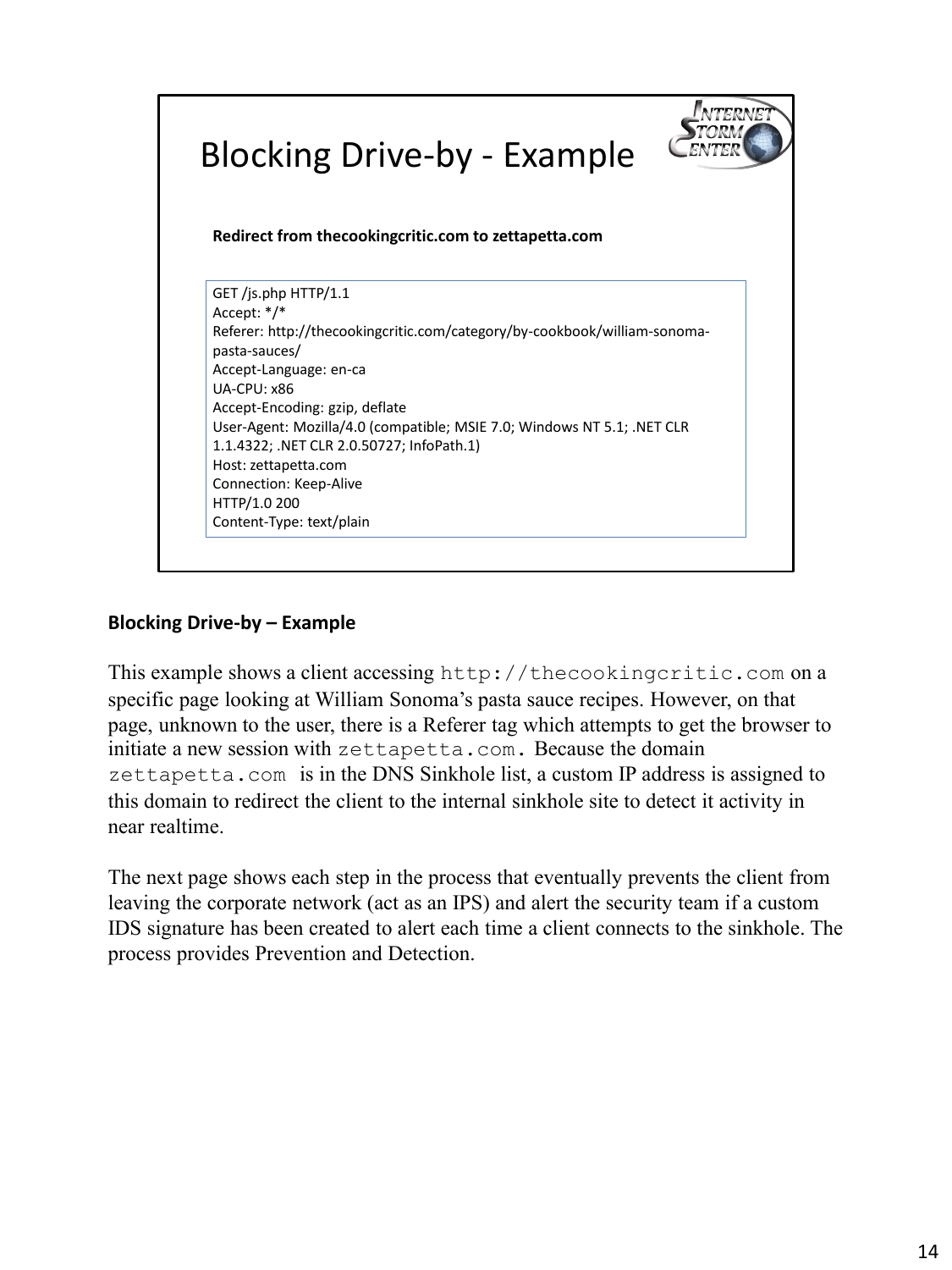

#### **Blocking Drive-by - Flow**

This example is based on the example in the previous page. Each steps of the process are described below. The main point to take away from this is the fact the client is not aware the site  $z$ ettapetta.com is blocked unless you include a warning banner. However, if you have included and IDS signature to alert and capture the payload of the Referer, you can find out the site, whether it is a GET or a POST and the string associated with it. The other benefit, if the client is compromised (i.e. by a bot), that counter will keep going up each time the client attempts to contact the sinkhole site.

## **Step-by-Step**

Step 1 – Client access site http://thecookingcritic.com site and get the correct IP Step 2 – The web page from site http://thecookingcritic.com has a Referer which attempts to get the browser to initiate a new session with zettapetta.com Step 3 – Client sends a DNS request to the DNS server that is also a DNS Sinkhole for IP resolution

Step 4 – DNS Server responds with and IP address of 192.168.25.5 because it is suspicious site and server provides a controlled response

Step 5 – Client attempt to access http://zettapetta.com and get redirected to the sinkhole which also acts as and IDS to detect the client and site it attempted to access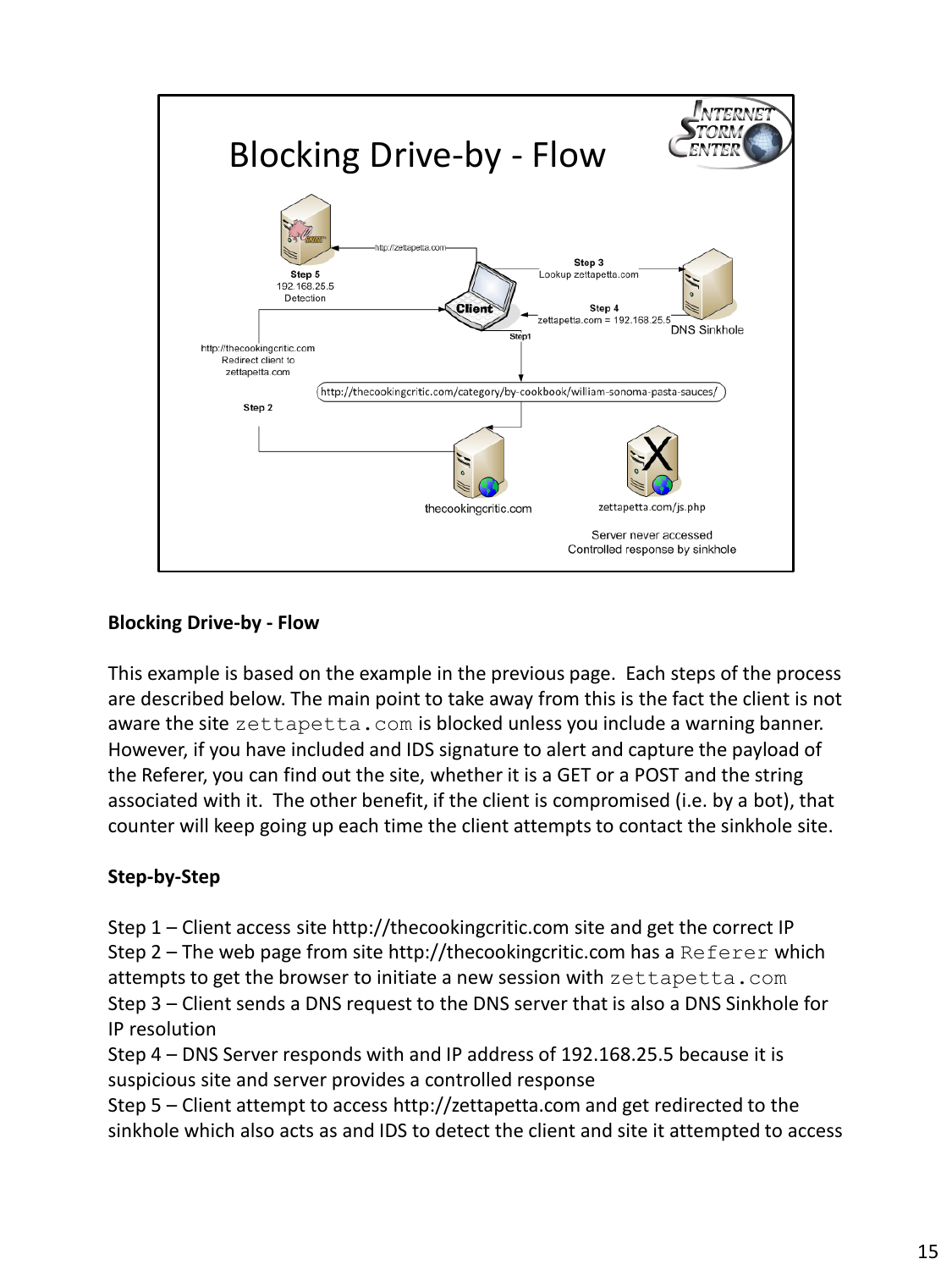

#### **Blocking C&C Channels**

This second example shows a compromised client attempting to connect directly to the C&C. It is clear by looking at this sinkhole event the client is compromised (i.e. controller.php?action=bot&entity\_list) and attempting to report to the C&C controller.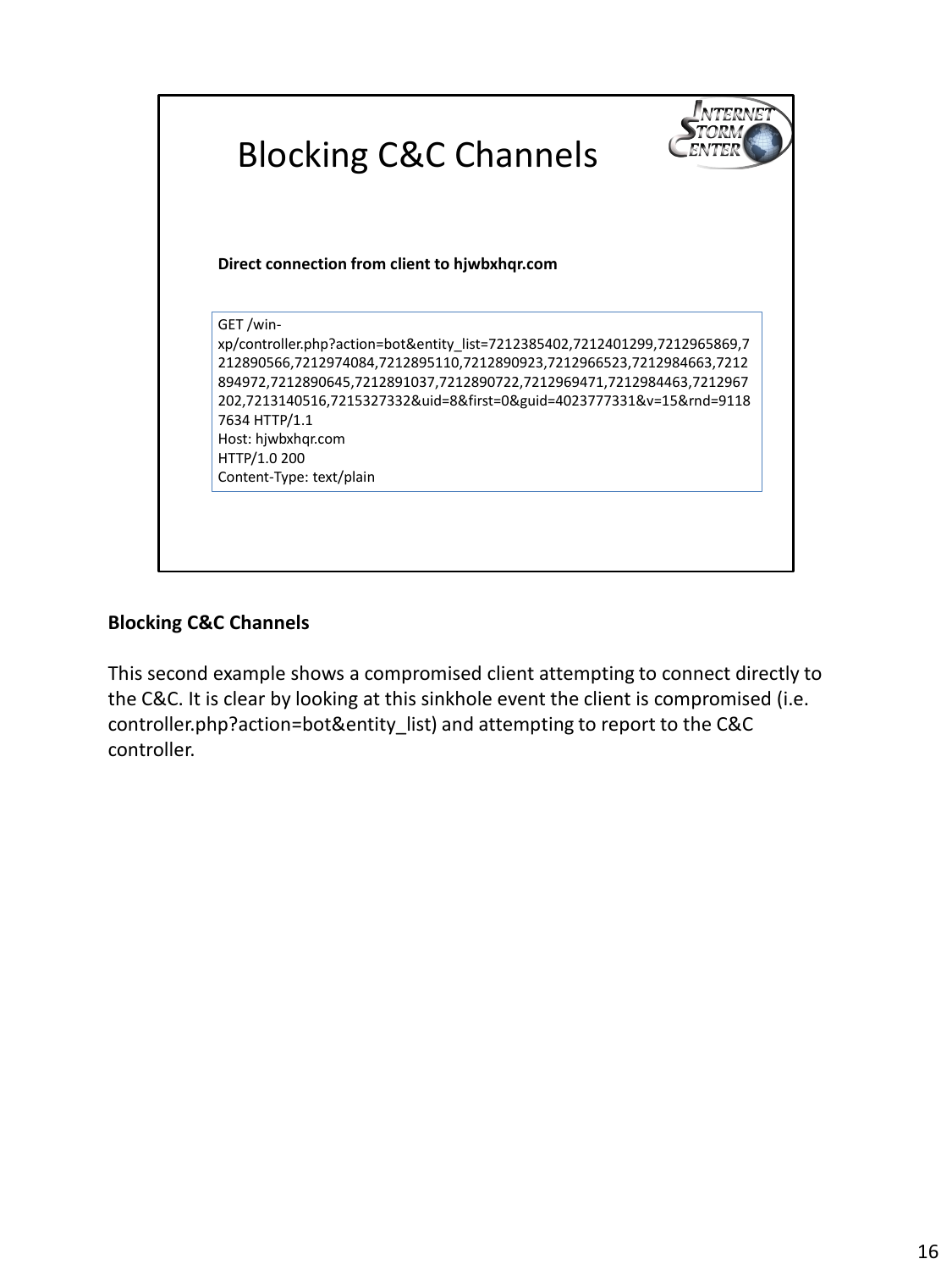![](_page_14_Figure_0.jpeg)

## **How does it work?**

The first thing it does it takes control of the malicious domain by responding with an IP address controlled by the enterprise, redirecting the client to a sinkhole address under its control. This IP can be a web server or a Linux server using Socat listening on a series of common ports used by malware. This is used to capture the initial exchange with a sniffer of your choice (Sguil, tcpdump, etc).

Another option is to write an IDS signature for each sinkhole IP. This is used to detect each time a client is redirected to one of the sinkhole IP, to assist in the detection of potentially compromised clients.

Netflow is another option to find out who is connecting to the sinkhole. However, you won't be able to find the domain with this method but you will be able to build statistics on the number of hosts redirected to the sinkhole over a period of time. You can capture netflow traffic with a Linux server using softflow<sup>1</sup>. Send the traffic to a Netflow analyzer such as ManageEngine NetFlowAnalyzer<sup>2</sup> to view the collected data.

1. http://www.mindrot.org/projects/softflowd/

2. http://www.manageengine.com/products/netflow/download.html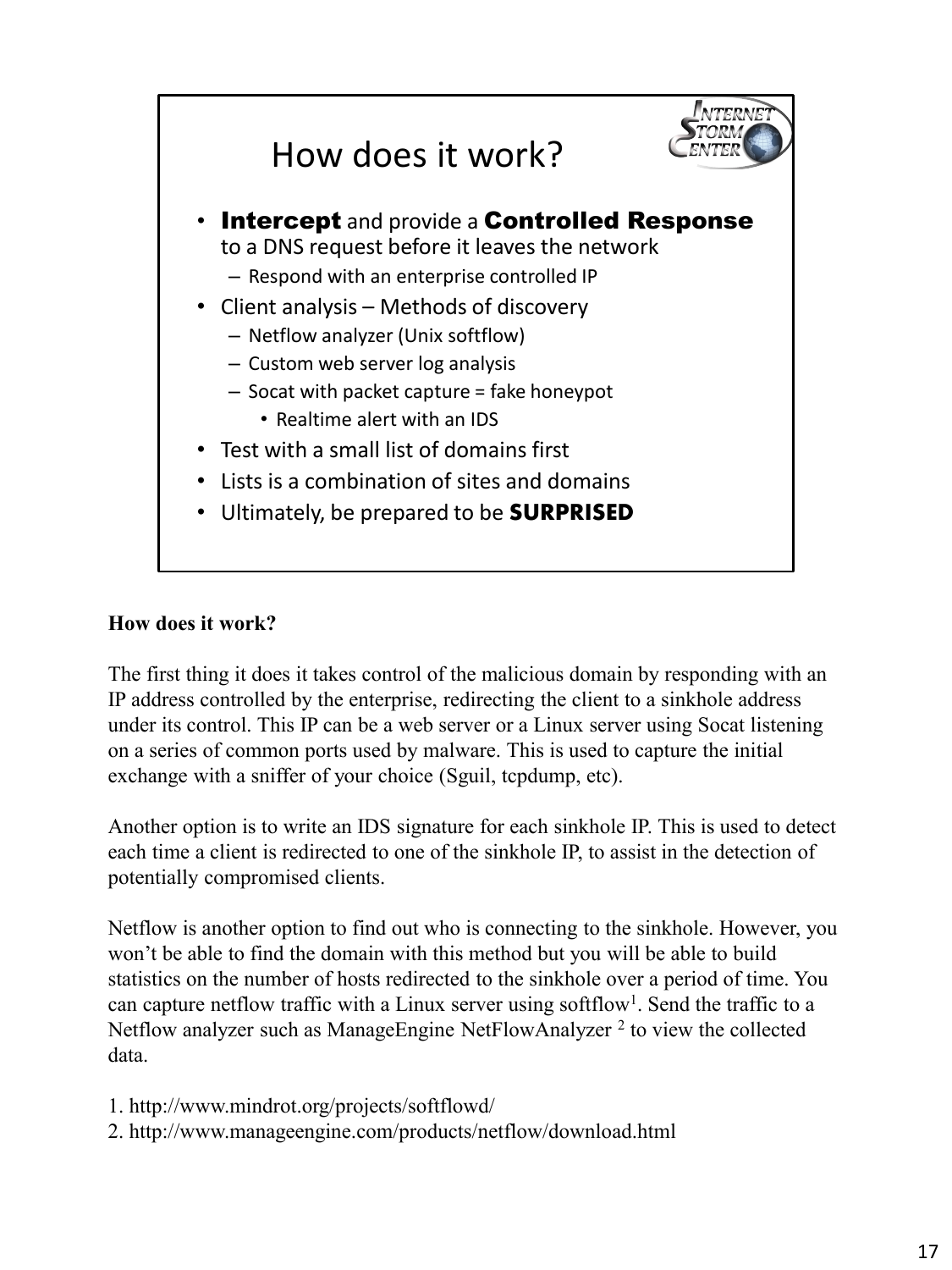![](_page_15_Figure_0.jpeg)

# **Capturing Sinkhole Traffic**

There are various ways to capture sinkhole traffic including web servers but this has limitation as you would need to set it up to listen to TCP 80, 8000, 8080 (to name a few).

However, using SOcket CAT (socat), it is easy to setup various services to simulate something like a web as well as others if needed. Socat can be used to capture which website the client attempted to connect too and the IDS event indicate which client was redirected to the DNS sinkhole. This socat configuration example, emulate the 3 way handshake and using a sniffer or a custom IDS signature, provides the ability to capture the domain the client wants to connect too. http://www.dest-unreach.org/socat/

Wit a simple IDS signature, you can use an IDS to capture the traffic from any clients redirected to the sinkhole. If you are using Sguil for your Snort IDS framework, it will capture the full packet stream which you can carve after it triggered, to find out the sinkhole domain name. This is quite useful to investigate which client is potentially infected with malware or if it was a simple redirect. If your counter keeps increasing at regular intervals, the client has most likely been compromised and is trying to contact the Command & Control (C&C). This should be investigated and may have to be rebuild using a clean media.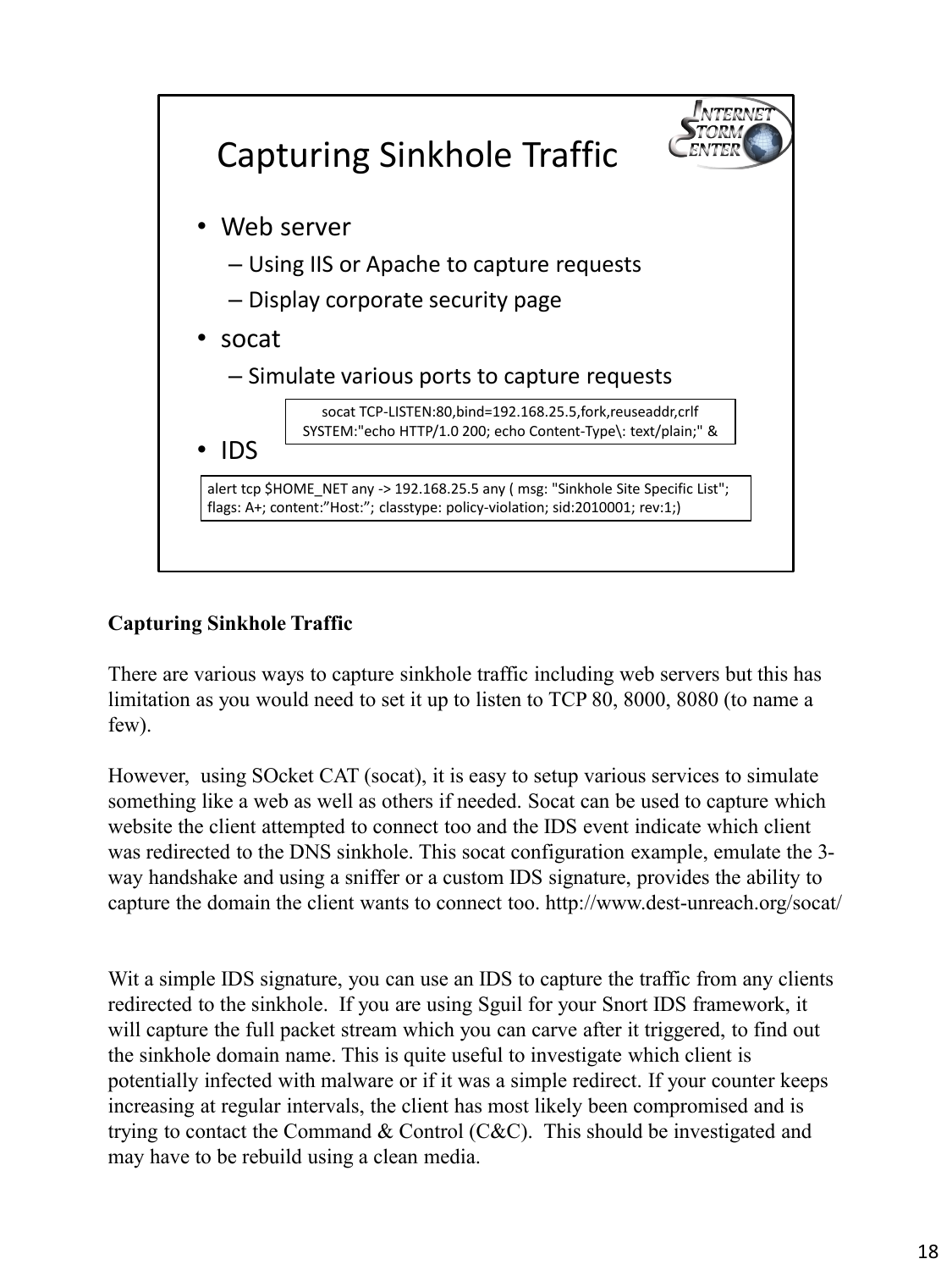![](_page_16_Figure_0.jpeg)

# **Sinkhole – Bind or PowerDNS**

Out of the two available options, the Bind setup is the easiest. Using the sinkhole parser.sh script, it is easy to download the sinkhole domain list and load that list into Bind to immediately start controlling suspicious domains. The same script is used to load that list in the PowerDNS database.

We will see a bit later how the script download and parse the list ready for use.

This presentation is based on Unix Bind and Unix PowerDNS. There is an example on how to set up a DNS Sinkhole using Windows 2003 or later using PowerShell 2.0+. This example is written by Jason Fossen the Windows SANS Instructor and should provide the same result. The configuration example is available at: http://www.sans.org/windows-security/2010/08/31/windows-dns-server-blackholeblacklist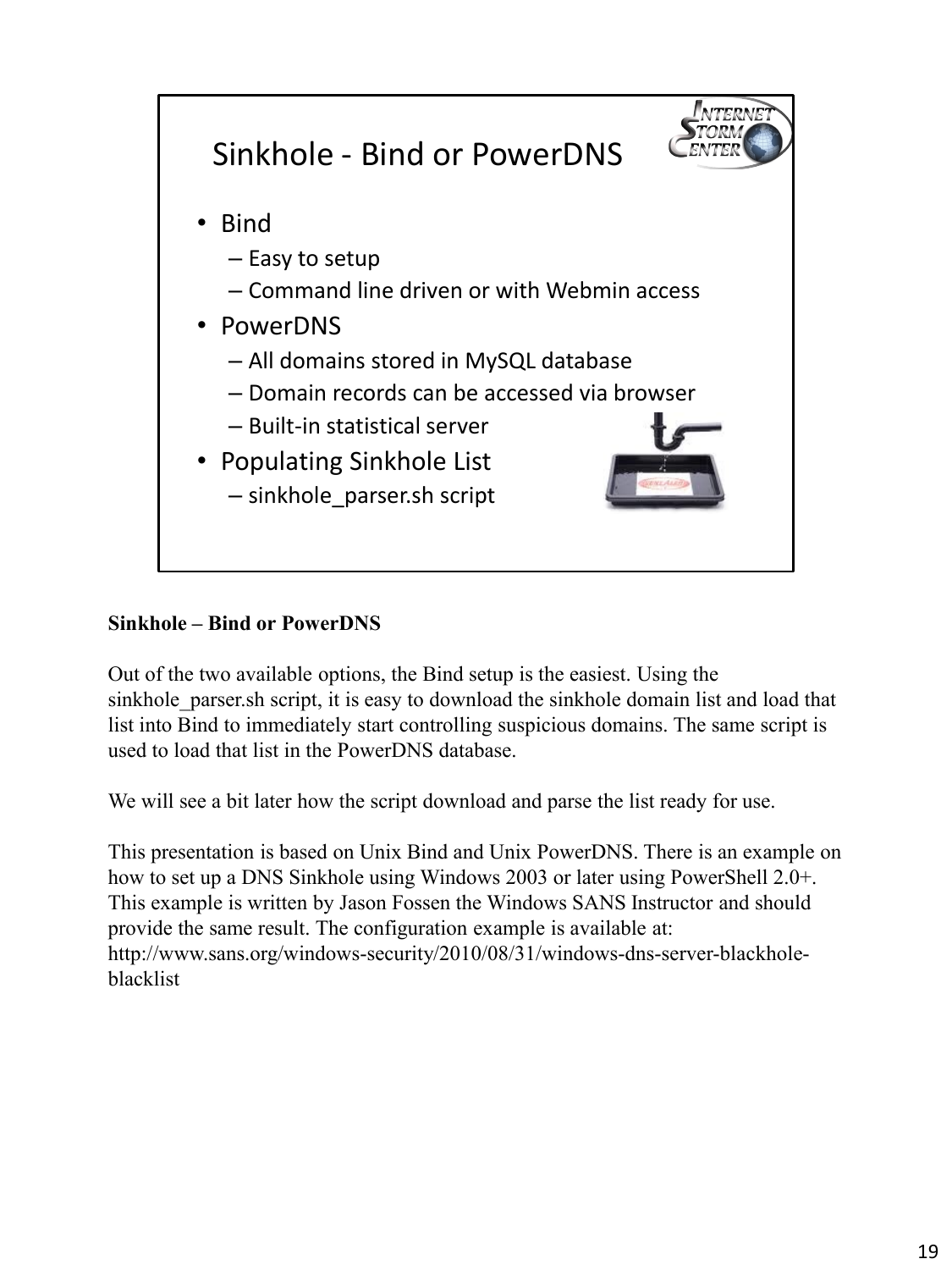![](_page_17_Figure_0.jpeg)

## **Named SOA Configuration Single Domain**

Two method exist to sinkhole a domain: this method presented here sinkhole just the domain listed in the DNS table. We will see on the next slide by adding a second A record, we can sinkhole an entire domain.

In this example, if we enter www.sans.org as a record in our sinkhole, then we will be hijacking this domain an give it an response with an IP address of 192.168.25.253 to prevent a corporate client to reach its true address (66.35.45.201). If a client request to connect to www.sans.org, the answer the client will get is IP 192.168.25.253 vs. 66.35.45.201. This way we can find out through whatever means you decide to use (a few were listed earlier) which client attempted to reach www.sans.org was redirected to the sinkhole and investigate if this was a redirected or the client has been compromised and attempting to contact a C&C server (as an example).

This method hijack a single domain only.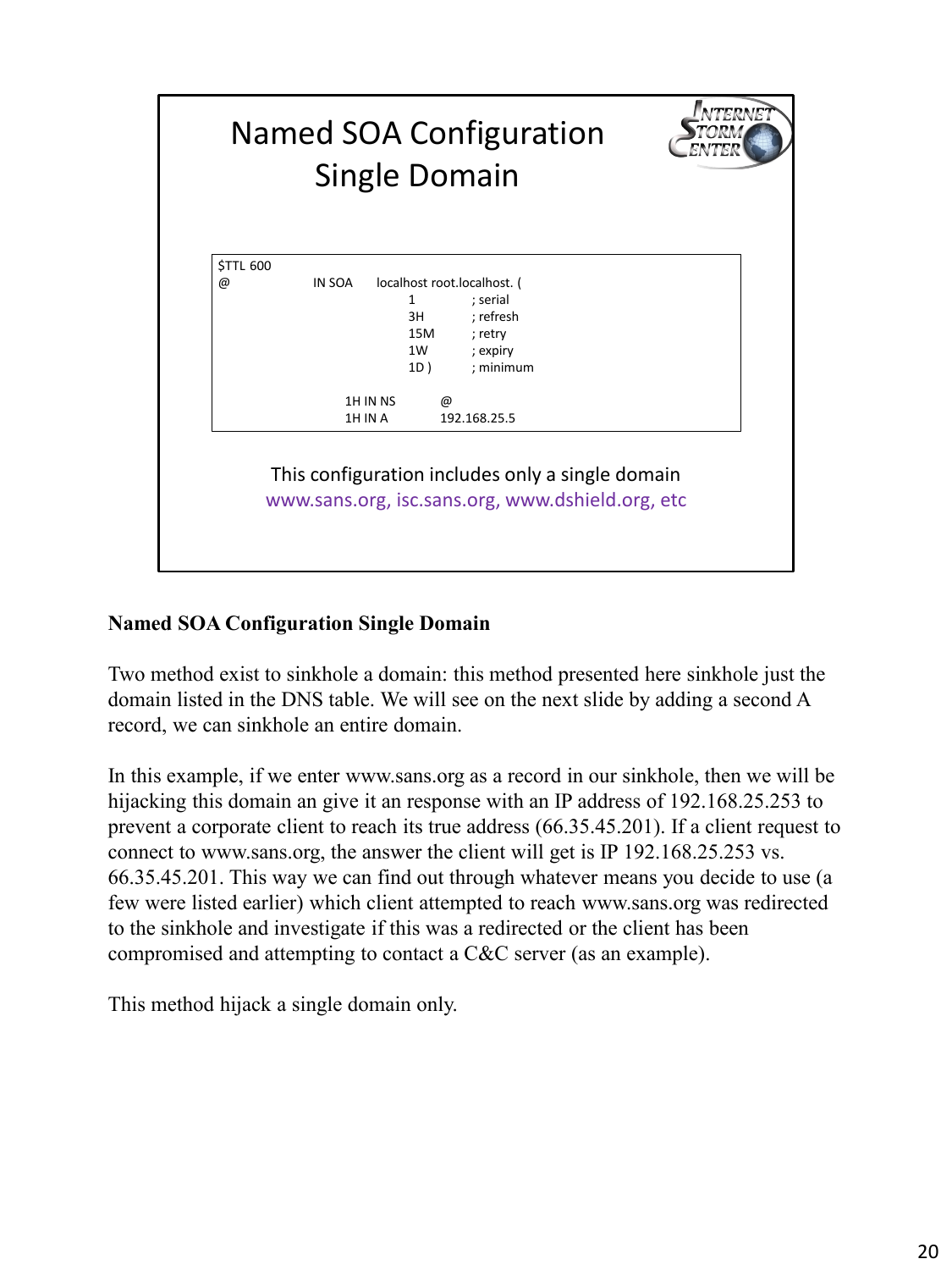![](_page_18_Figure_0.jpeg)

# **Named SOA Configuration Wildcard Domain**

The second method is the addition of a second A record with a wildcard using a start (**\***). Both A records are needed to ensure the entire domain and sub-domains are included. So, if the domain entered as a record is sans.org, this will include www.sans.org, isc.sans.org, testing.sans.org, etc. It is all inclusive!

Warning: Be careful before you wildcard an entire domain because no one in your organization will be able to reach either the root domain and any sub-domains. Depending of the domain, this can include a few hosts to several hundred.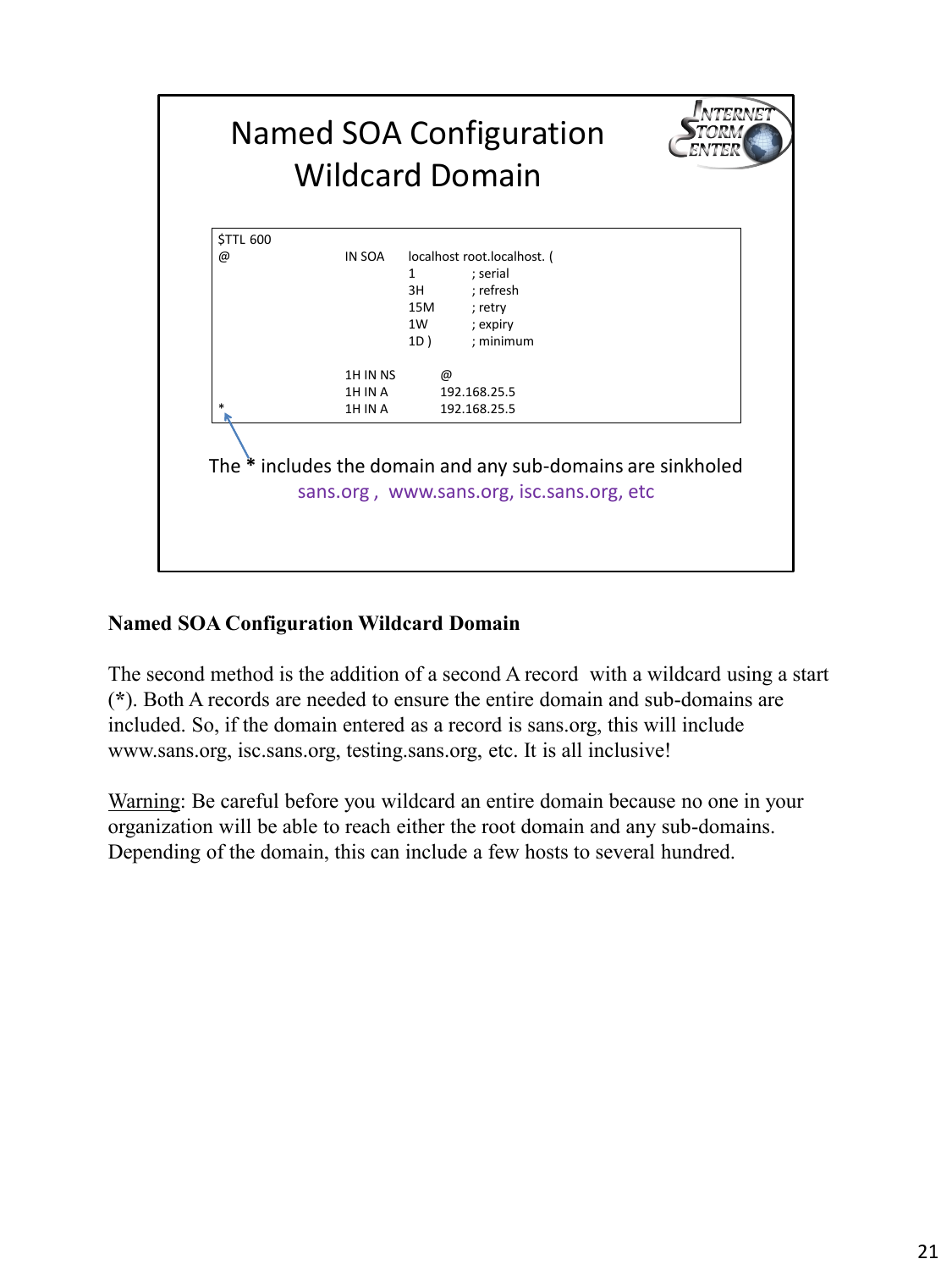![](_page_19_Figure_0.jpeg)

#### **Case Study - FakeAV with .cc**

This example shows Fake AV sinkhole data over a 5 months period (Dec 2010 – Apr 2011). The chart includes only a portion of the domains (co.cc) a DNS sinkhole was preventing access too. Include with the chart are some of the most popular domains seen during that 5 months period.

The list include a tell-tale domain (valentine-days.co.cc) that by now you probably realized that was used during the month of February for Valentine Day. This domain was short live but still managed to get 26 hit for that week. Some of the other domains blocked were sometime interesting (fume.co.cc, ready2view.co.cc, www.top10android.co.cc) or unreadable (lalalaldd.co.cc, x95bkbker10q6.co.cc, r- p.co.cc) no name a few.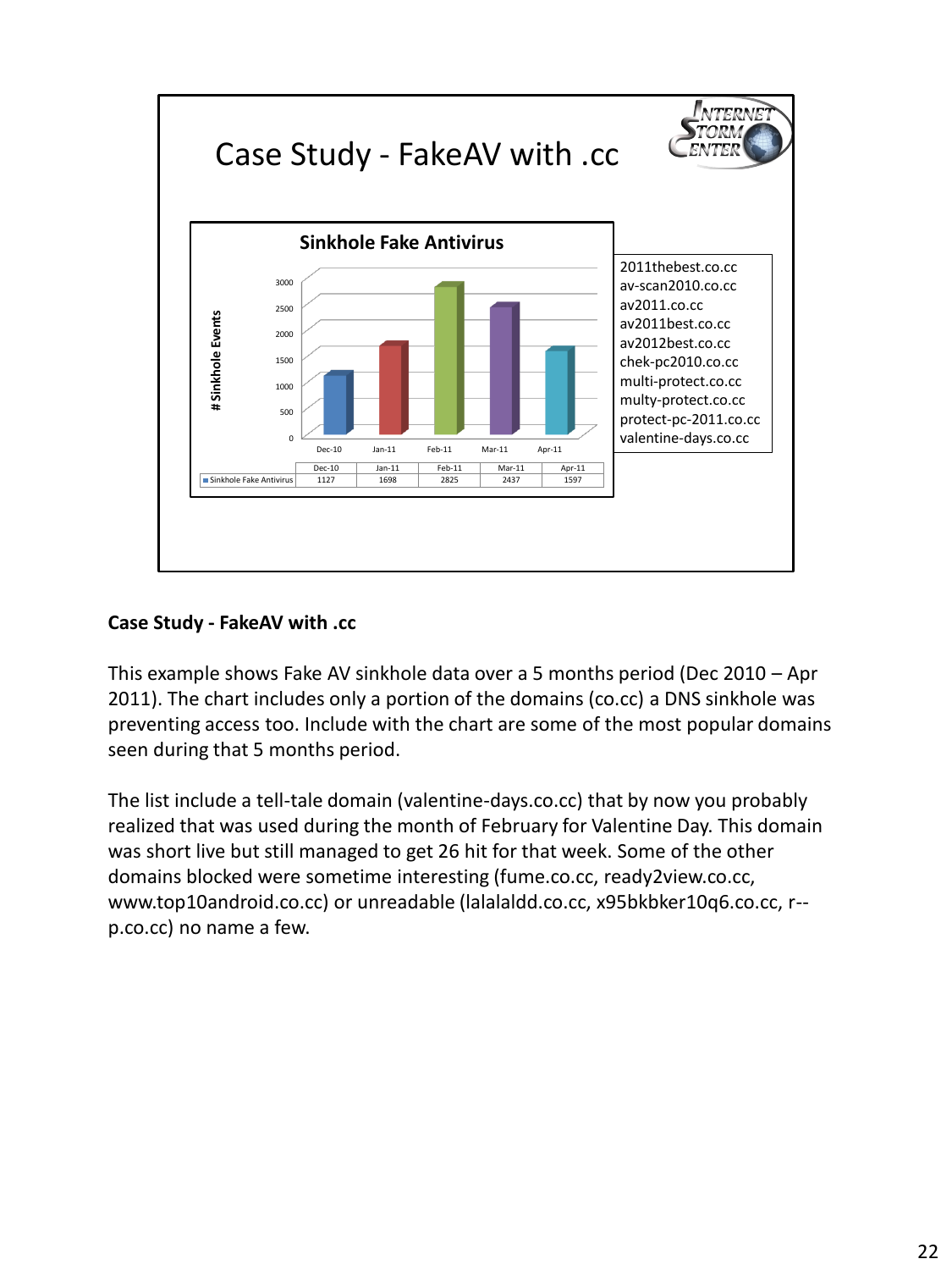![](_page_20_Figure_0.jpeg)

#### **Sinkhole Site Examples**

Here are some examples of sites controlled by a DNS sinkhole. A DNS sinkhole can control various types of activity which is not necessarily malware such as Bot beacons or the download of fake antivirus software. A DNS sinkhole can control any types of domain acting as web content filtering device, blocking a Fully Qualified Domain Name (FQDN). It provides limited protection to such threats as malware, spyware, IM and inappropriate content.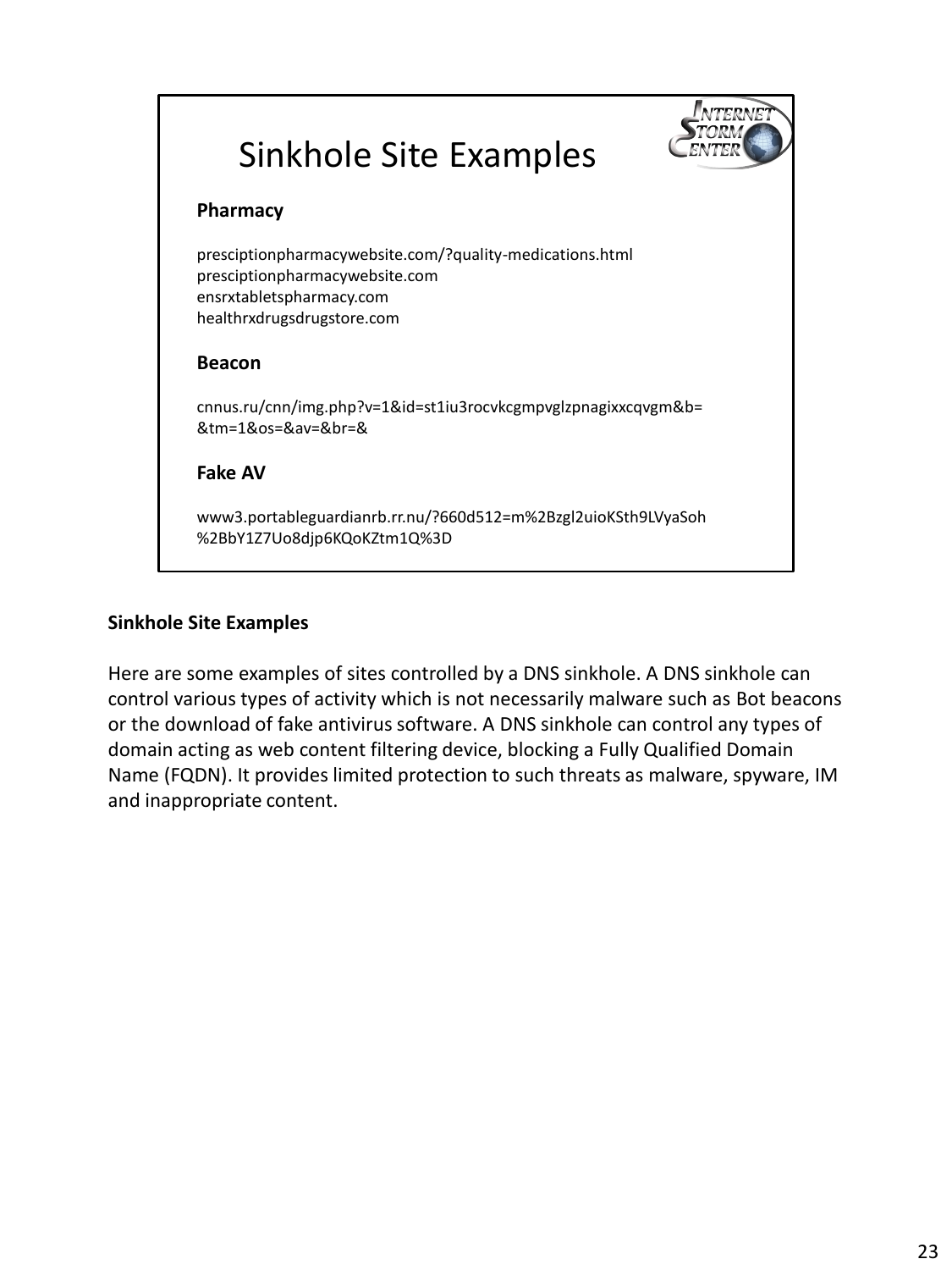![](_page_21_Picture_0.jpeg)

#### **How to Build a List?**

Fortunately for us, there are some good list that exist out there that can be used to protect yourself. I have included 11 in the script but of course, don't forget to add your own collection from your incident cases.

Monitor who is connecting to your sinkhole and investigate. If you have assigned a different IP list to your own cases, it maybe worth investigating sooner than later which may mean the incident you previously dealt with may not be completely eradicated.

The script is written to remove duplicate domains and keep only a copy of each domain before they are added to the DND sinkhole.

If you find other domains that should be added to the sinkhole, send me an email at gbruneau@isc.sans.edu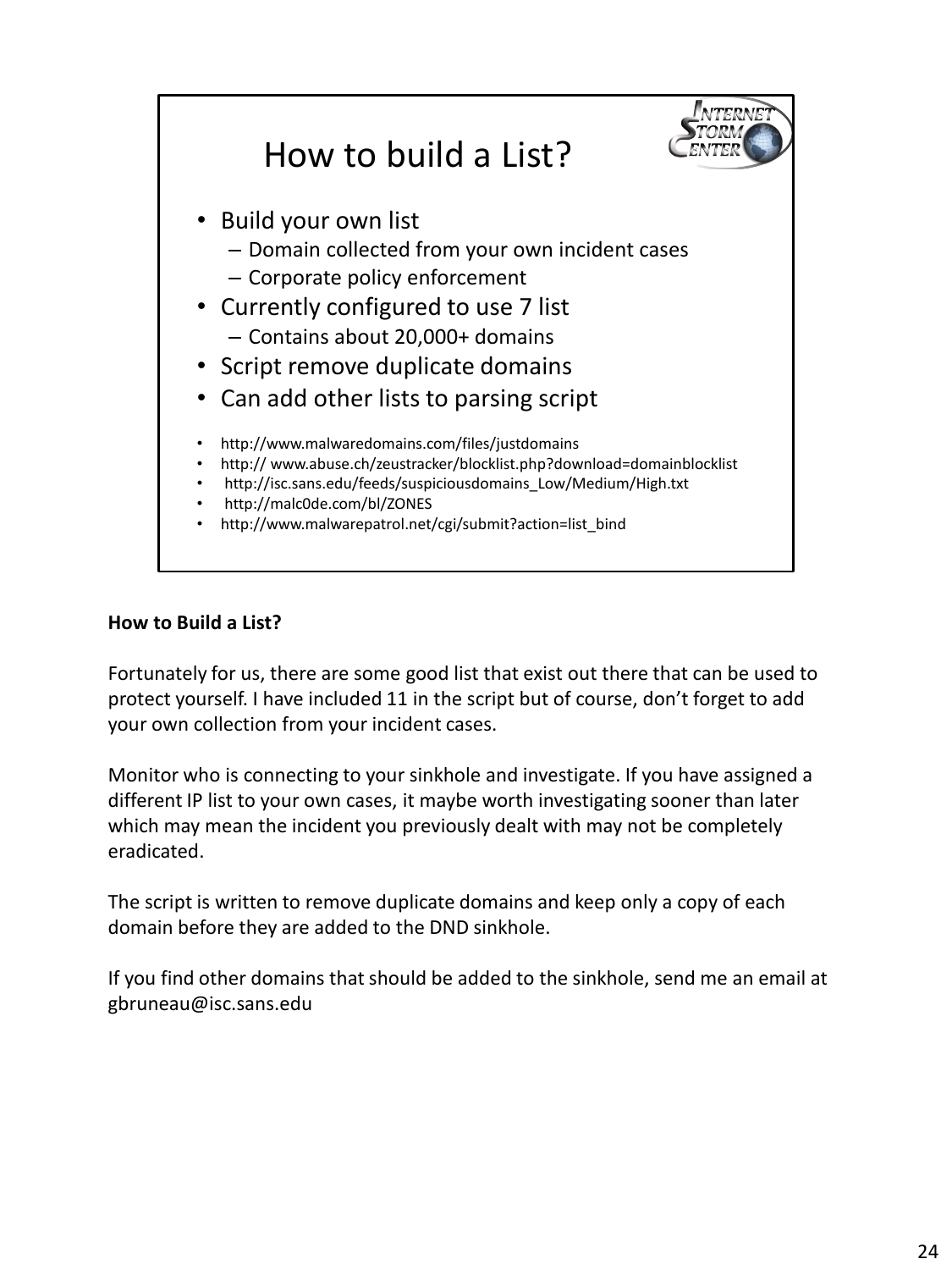![](_page_22_Figure_0.jpeg)

This page is intentionally left blank.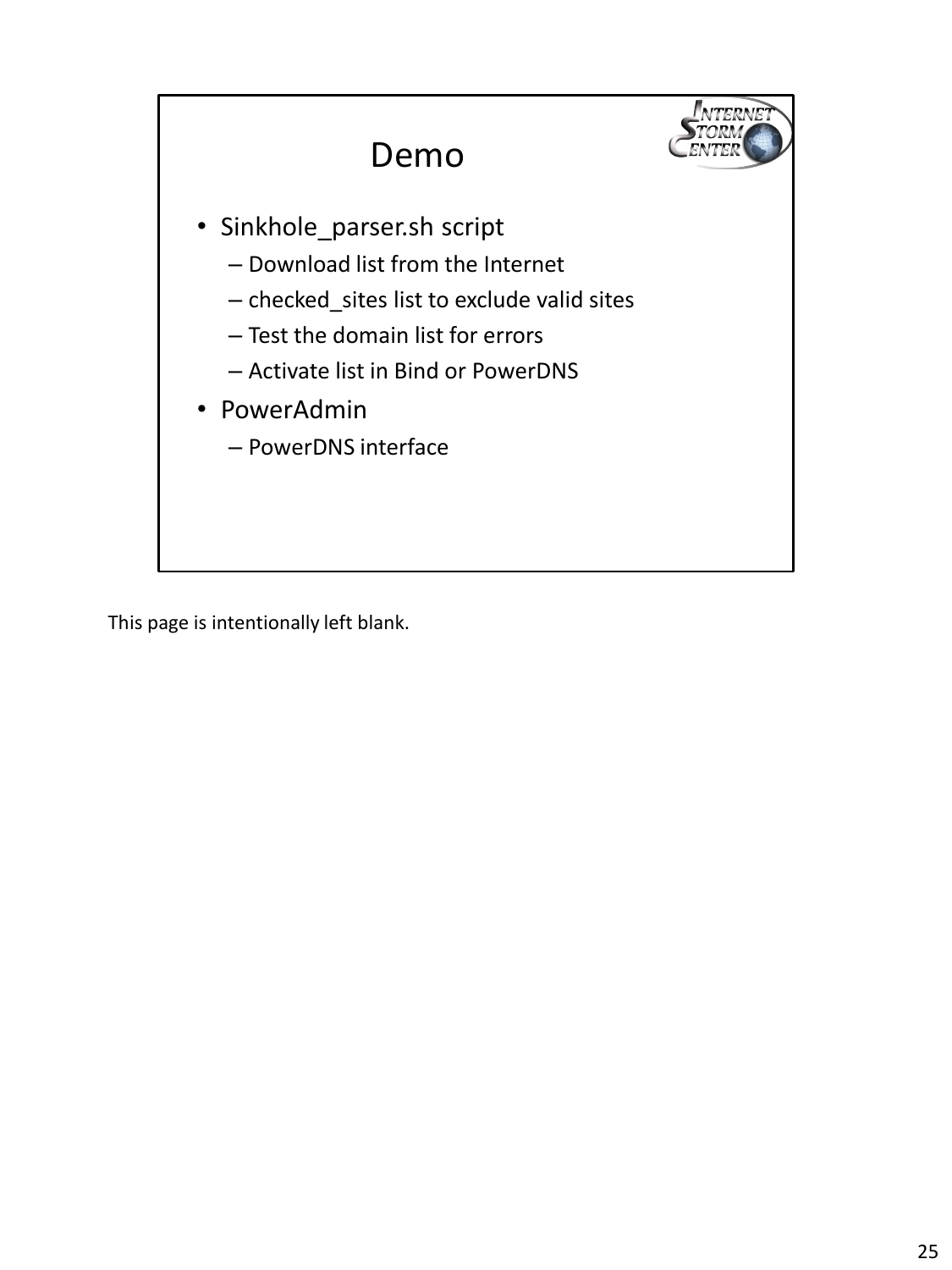![](_page_23_Figure_0.jpeg)

## **Summary**

This presentation illustrated how it is possible to use Bind and PowerDNS to setup a simple, yet very effective, DNS Sinkhole to take control of domains that do not meet corporate policy. When a DNS sinkhole is deployed in a corporate network, it provides the ability to detect and regain some control of host(s) that have been compromised by malware and can also be used to prevent clients to access certain sites or domains that do not meet corporate policy. In order to add a host or domain to the sinkhole, you must know who it is and why it is breaking corporate policy.

A sinkhole is OS independent and applies to all hosts within the organization. It is low maintenance and provides another layer of security that protects your clients against known malware sites and domains.